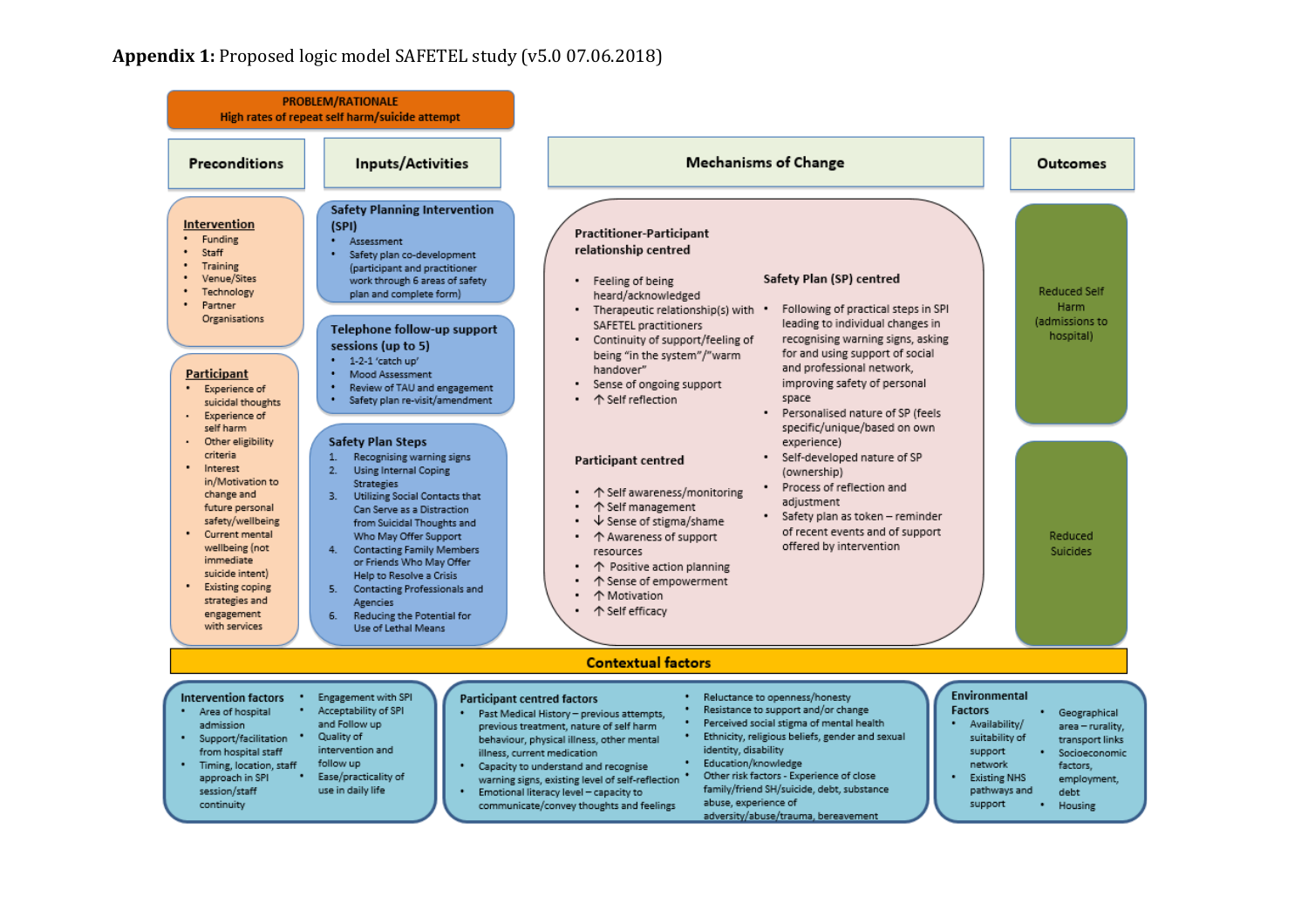| <b>CRITERIA</b>                                                                                                                                                                                                                  | <b>INDICATOR</b><br>GREEN=Very strong indication to proceed<br>AMBER=Medium indication to proceed. Discuss with TSC and proceed<br>with identified plan to improve performance on indicator in Phase III<br>trial<br>RED=Indication of doubt as to whether to proceed. Discuss with TSC,<br>and only proceed if other indicators are amber/green and there is a<br>clear mitigating strategy                                                                                                                          | <b>METHOD OF ASSESSMENT</b>                                                                                                                                                                                                                                                                                                                                                                                                                                                                                               |
|----------------------------------------------------------------------------------------------------------------------------------------------------------------------------------------------------------------------------------|-----------------------------------------------------------------------------------------------------------------------------------------------------------------------------------------------------------------------------------------------------------------------------------------------------------------------------------------------------------------------------------------------------------------------------------------------------------------------------------------------------------------------|---------------------------------------------------------------------------------------------------------------------------------------------------------------------------------------------------------------------------------------------------------------------------------------------------------------------------------------------------------------------------------------------------------------------------------------------------------------------------------------------------------------------------|
| Were hospital-based study procedures<br>1.<br>feasible to deliver and acceptable to staff<br>involved (hospital staff onsite and study<br>staff delivering)?<br>(e.g. referral, recruitment, assessment, SP<br>session delivery) | Progression to be agreed in conjunction with Trial Steering Committee<br>(TSC) <sup>1</sup> based on qualitative data captured around experienced and<br>potential barriers to delivery.<br>No current barriers, or those emerging have been minor, planned<br>$\bullet$<br>for and overcome in the past during the course of the feasibility<br>study<br>Some barriers but for which plans have been made/alternatives<br>prepared<br>Barriers for which no feasible plan or alternative can be<br>offered/developed | Qualitative data collected in SAFETEL intervention<br>provider focus groups, and clinical staff interviews,<br>analysed as part of the process evaluation and<br>reported on to the TSC.<br>Barriers identified and changes made to Study<br>Protocol as a result will be reported to TSC.<br>Given the small number of participants offering<br>qualitative feedback, value will be placed on<br>individual reports of barriers, not simply those<br>barriers that are frequently reported by different<br>participants. |
| Were study procedures feasible to deliver<br>2.<br>and acceptable to participants (including<br>control arm)?<br>(e.g. recruitment, consent/information<br>given, assessment, safety planning session,<br>follow up phone calls) | Progression to be agreed in conjunction with Trial Steering Committee<br>(TSC) based on qualitative data captured around experienced and<br>potential barriers to delivery.<br>$\bullet$<br>No current barriers, or those emerging have been minor, planned<br>for and overcome in the past during the course of the feasibility<br>study<br>Some barriers but for which plans have been made/alternatives<br>prepared<br>Barriers for which no feasible plan or alternative can be<br>offered/developed              | Qualitative data collected in SAFETEL study<br>participant interviews (intervention and control<br>arms) analysed as part of the process evaluation<br>and reported on to the TSC.<br>Complaints made by participants or relevant<br>Adverse Events will be recorded and reported on<br>to TSC.<br>Given the small number of participants offering<br>qualitative feedback, value will be placed on<br>individual reports of barriers, not simply those<br>barriers that are frequently reported by different             |